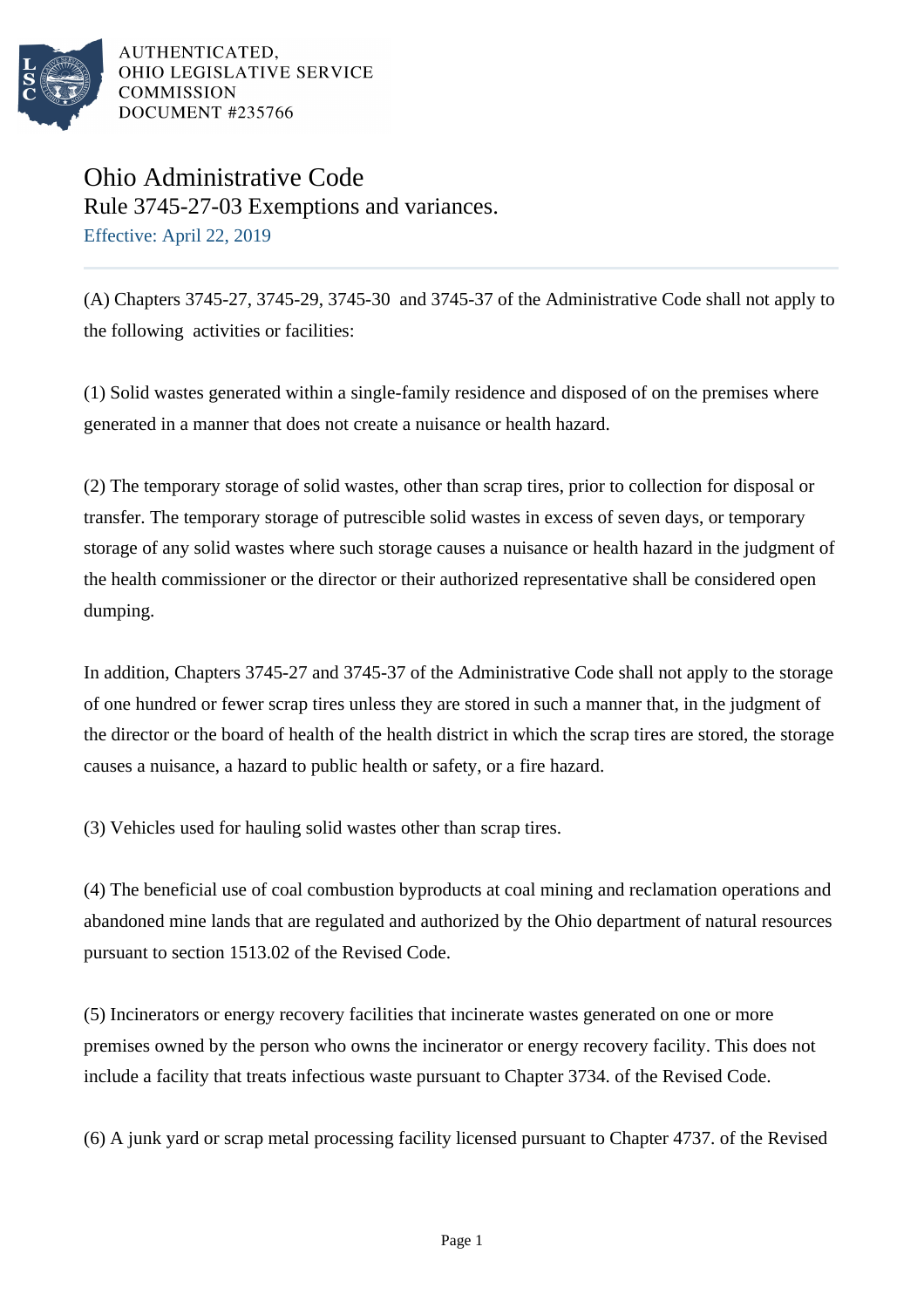

Code, or a motor vehicle salvage business licensed pursuant to Chapter 4738. of the Revised Code. This exemption does not apply to the management, use, collection, storage, recovery, disposal, or beneficial use of scrap tires at a junk yard, scrap metal processing facility, or motor vehicle salvage business, and shall not be construed to include sites where open dumping or open burning has occurred.

(7) Pond and lagoon operations regulated under Chapter 6111. of the Revised Code.

(8) Sewage sludge disposal, use, transportation or storage as approved under Chapter 6111. of the Revised Code.

(9) Land application of the following solid wastes authorized under Chapter 6111. of the Revised Code:

(a) Agricultural waste for incorporation into soil as a soil amendment or for agricultural or horticultural applications, provided that all of the following conditions are met:

(i) The agricultural waste is limited to source-separated non-processed plant materials including stems, leaves, vines, roots, and raw vegetables, fruits, and grains.

(ii) The agricultural waste is land-applied exclusively on fields owned by the owner of the agricultural production operation that generated the agricultural waste.

(iii) The land application of the agricultural waste does not create a nuisance or health hazard in the judgment of the health commissioner or the director.

(b) Pulp or paper sludge from wastewater treatment works.

(c) Sawdust.

(d) Compost product blended with a solid waste.

(e) Lime-based or gypsum-based waste including but not limited to flue gas desulfurization sludge,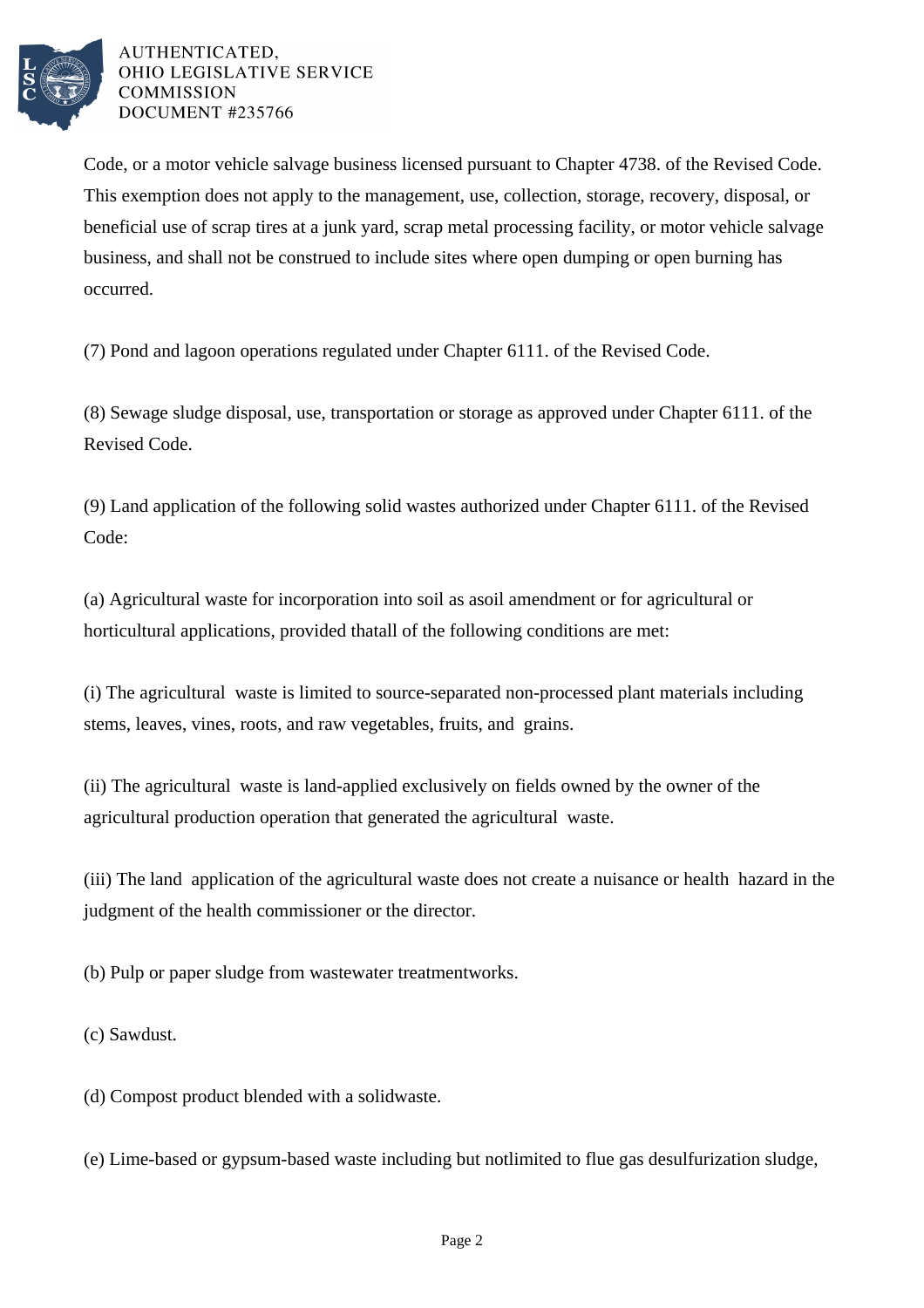

lime kiln, or cement kiln dust.

(10) A combustion unit permitted and operating under an air permit that uses solid wastes as fuels or ingredients in accordance with 40 C.F.R. Part 241 and rule 3745-599-10 of the Administrative Code.

(11) Infectious wastes generated on the premises of a single-family residence not utilized for commercial purposes.

(12) Infectious wastes generated by individuals for the purposes of their own care or treatment that are disposed of with solid wastes from the individual's residence.

(13) Tree stumps not otherwise exempted by this rule or Chapter 3734. of the Revised Code that are disposed in a licensed construction and demolition debris disposal facility.

(14) Controlled substances handled in accordance with Chapters 4729. and 3719. of the Revised Code or materials that have been ordered destroyed by a court of law that are destroyed at facilities licensed for the treatment of infectious waste.

(15) Land application of yard waste for incorporation into soil as a soil amendment, for agricultural or horticultural applications, or for land reclamation, provided that such land application does not create a nuisance or health hazard in the judgment of the health commissioner or the director.

(16) The disposal of animals destroyed because of a dangerously infectious or contagious disease in accordance with section 941.14 of the Revised Code.

(B) Exemptions. Pursuant to division (G) of section 3734.02 of the Revised Code, the director may, by order, exempt any person generating, collecting, storing, treating, disposing of, or transporting solid wastes or infectious wastes, or processing solid wastes that consist of scrap tires from any requirement of Chapter 3734. of the Revised Code or any rules adopted thereunder if granting the exemption is unlikely to adversely affect the public health or safety or the environment.

(C) Variances.